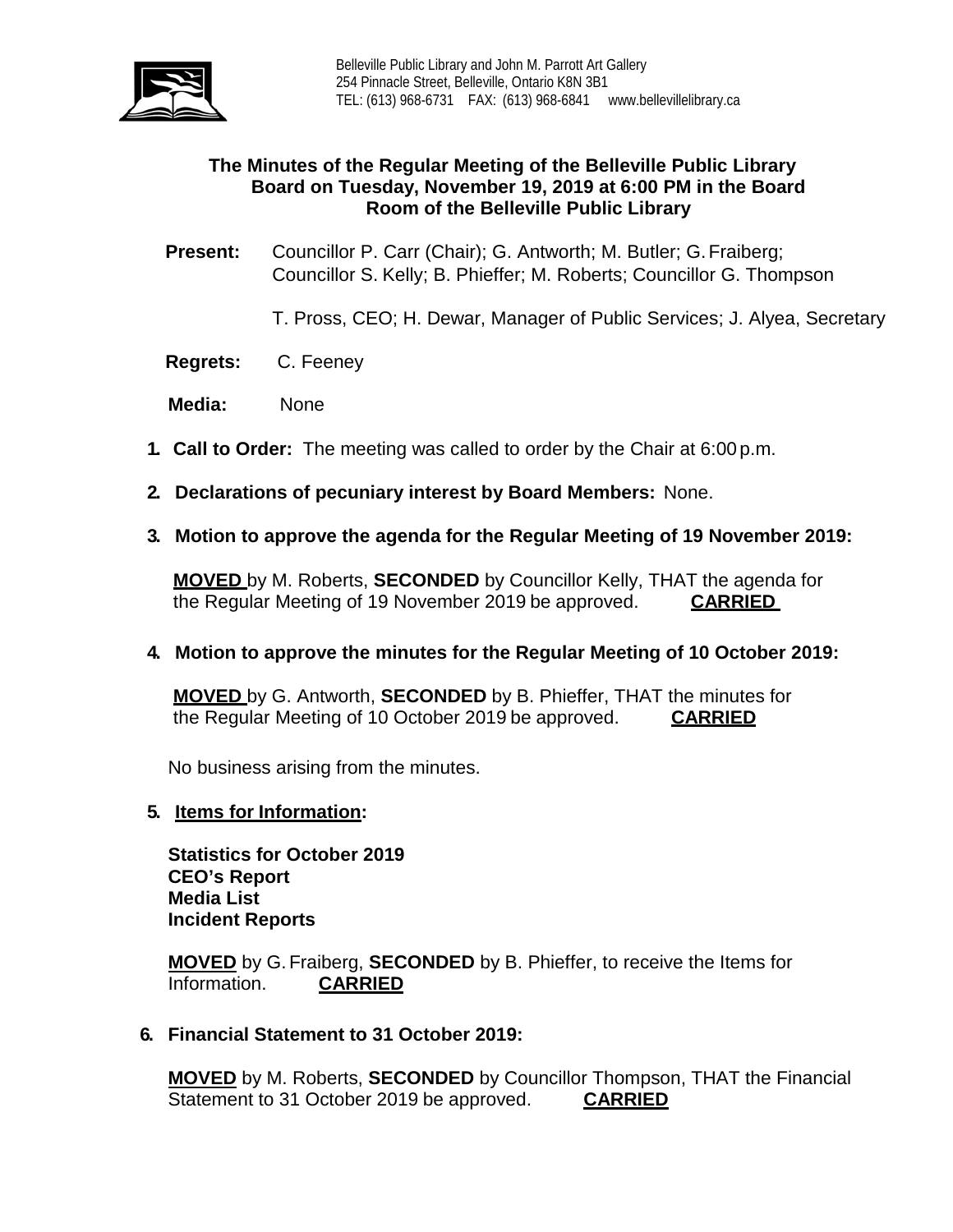

# **7. Food for Fines Promotion approval:**

**MOVED** by Councillor Thompson, **SECONDED** by M. Roberts, THAT the Belleville Public Library Board authorizes the CEO to implement a food for fines promotion that will run from Monday December 2<sup>nd</sup> until Sunday December 15<sup>th</sup> offering the public the chance to donate non-perishable food items to Gleaner's food bank in return for \$2.00 in fine forgiveness for each item donated to a maximum of \$16.00 per card. **CARRIED**

### **8. Collection Statistics and Spending Report:**

**MOVED** by Councillor Kelly**, SECONDED by** M. Butler, THAT Collection Statistics and Spending report be received for information. **CARRIED**

### **9. Reserve transfers report:**

**MOVED** by M. Roberts**, SECONDED** by G.Fraiberg, THAT the Library Board authorizes the CEO to make the transfers as listed in the report from reserve accounts to the 2019 Operating Budget. **CARRIED**

### **10. Motion to enter into In Camera session to consider the following items, pursuant to the Public Libraries Act, s.16.1:**

- In camera report on matters related to labour relations / employee negotiations.
- In camera report on matters related to labour relations / employee negotiations.
- In camera report on matters related to labour relations / employee negotiations.

**MOVED** by G. Antworth, **SECONDED** by M. Butler, THAT the Library Board enter into the In Camera session. **CARRIED**

**11. MOVED** by M. Roberts, **SECONDED** by G. Antworth, THAT the Library Board move out of the In Camera Session and return to the regular meeting. **CARRIED**

### **12. Art loaning request from City:**

**MOVED** by M. Roberts, **SECONDED** by M. Butler, THAT the Library Board authorizes the Curator to loan out appropriate works of art, at her discretion, from the Parrott Gallery's permanent collection to the City of Belleville for display in various City-owned buildings.